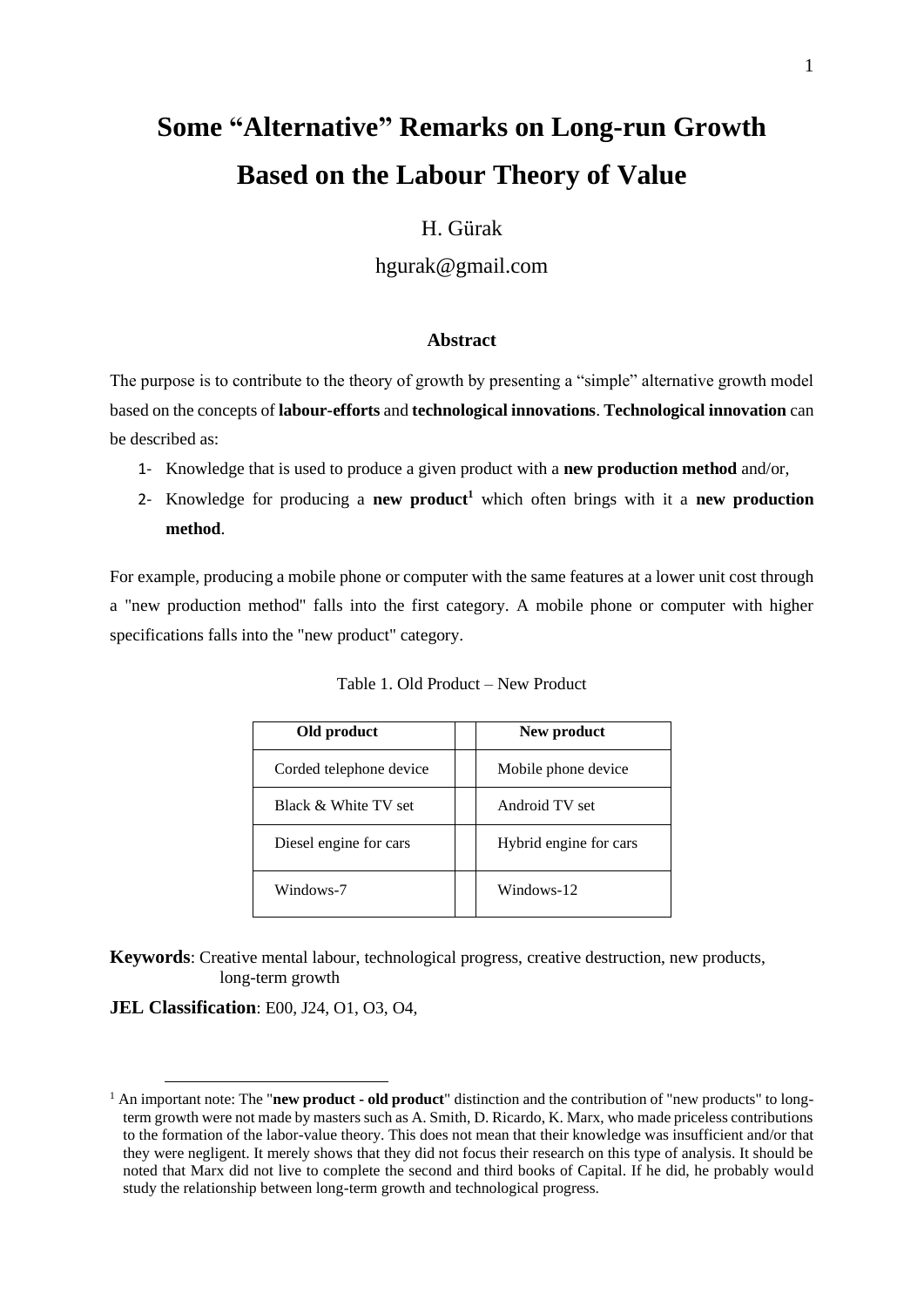#### **Introduction**

It is well known fact that the relationship between the labour and value-production was a top economic priority in the research conducted by the economists like A. Smith and D. Ricardo. At that time, technological progress<sup>2</sup> used to play an important role in their dynamic analysis and was treated as an "endogenous" factor, in contrast to Nobel Prize rewarded growth model developed by Solow in 1950s where Solow "rediscovered" the significant and irreplaceable role of technological progress as an "exogenous" factor. But, despite the important role assigned to it in their economic analysis, economists failed to construct any satisfactory growth models which demonstrated the inter-relation between labour effort, technological progress, and long-term economic growth. Nevertheless, they were aware of the significance and contribution of these to the long-run economic growth.

After the 1870s, long-run dynamic economic growth analysis began to be replaced by the "static equilibrium" analysis of the Marginalist and succeeding neoclassical doctrines. Inspired by the positive sciences like astronomy and physics, the primary aim of the new doctrines was to find new methods which could bring economies into "steady-state equilibrium" to be able to cope with the growing Marxist challenge. Leaving aside the attempts of Schumpeter in the 1930s and 1940s which re-emphasized the importance of technological progress in economic growth, the dominant economic growth models of this neoclassical heritage completely ignored this technological aspect, until the appearance of Solow's contributions in the 1950s. In other words, the economists of the neoclassical heritage according to the models they proposed had no idea at all the impact of technological progress and how they affected the course of long-run economic growth.

The advocates of the neoclassical doctrine "rediscovered" technological progress and the fundamental role it played in growth process, thanks to the works of Schumpeter and Solow. Using an analogy, they were very happy at finding the dog, which they neglectfully lost. After his "rediscovery" of technological progress in growth process, Solow was awarded the Nobel Prize. However, Solow had some problems with the source of technological progress and could not explain in his works how it emerged. But he soon found an "ingenious solution" (!) to this problem by declaring that technological progress was an "exogenous" input to the system. They were being produced outside the economic system and "fell" into the economic system like "manna from heaven".

Despite all the shortcomings of the new theory, Solow's "rediscovery" engendered a renewed interest in the relationship between long-run economic growth and technological progress among economists. Later, economists also "re-discovered" the crucial role played by the **qualities of the labourer** (human capital) in this process. In the 1980s, new equilibrium models called **endogenous economic growth** 

<sup>&</sup>lt;sup>2</sup> Technology: Knowledge necessary for production and increasing productivity per unit time. "New technology" means new knowledge for production. Technology is embodied in the means of production and its source is **creative mental labor**.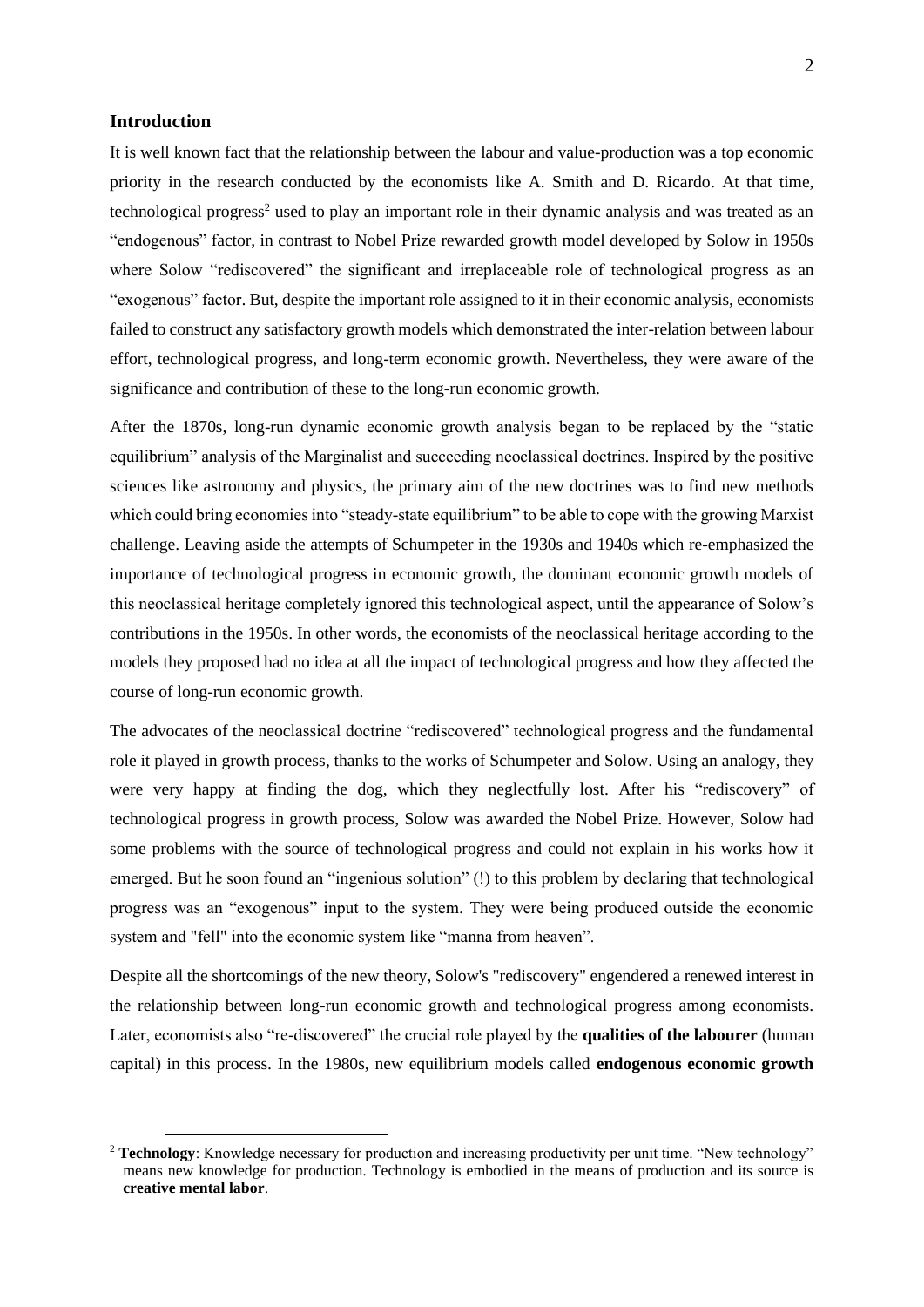**models** began to emerge, which considered technological progress as deliberate and conscious consequence of economic decisions.

All these neoclassical patch-up models also had many serious shortcomings in fully explaining the actual process of economic growth, just like all the other neoclassical models.

At present there does not appear to be any single economic growth model or a paradigm about which economists have displayed any consensus. Therefore, there seems still to be a need and scope for further research and new ideas in the field of long-run economic growth analysis. The shortcomings of these prevailing theories are the driving force behind this present work.

#### **The Purpose**

The purpose of this work is to contribute to the theory of growth by presenting a "simple" alternative growth model based on the concepts of **labour-efforts** and **technological innovations**. **Technological innovation** can be described as:

- 1- Knowledge that is used to produce a given product with a **new production method** and/or,
- 2- Knowledge for producing a **new product<sup>3</sup>** which often brings with it a **new production method**.

For example, producing a mobile phone or computer with the same features at a lower unit cost through a "new production method" falls into the first category. A mobile phone or computer with higher specifications falls into the "new product" category.

| Old product             | New product            |
|-------------------------|------------------------|
| Corded telephone device | Mobile phone device    |
| Black & White TV set    | Android TV set         |
| Diesel engine for cars  | Hybrid engine for cars |
| Windows-7               | Windows-12             |

Table 1. Old Product – New Product

<sup>&</sup>lt;sup>3</sup> An important note: The "new product - old product" distinction and the contribution of "new products" to longterm growth were not made by masters such as A. Smith, D. Ricardo, K. Marx, who made priceless contributions to the formation of the labor-value theory. This does not mean that their knowledge was insufficient and/or that they were negligent. It merely shows that they did not focus their research on this type of analysis. It should be noted that Marx did not live to complete the second and third books of Capital. If he did, he probably would study the relationship between long-term growth and teknological progress.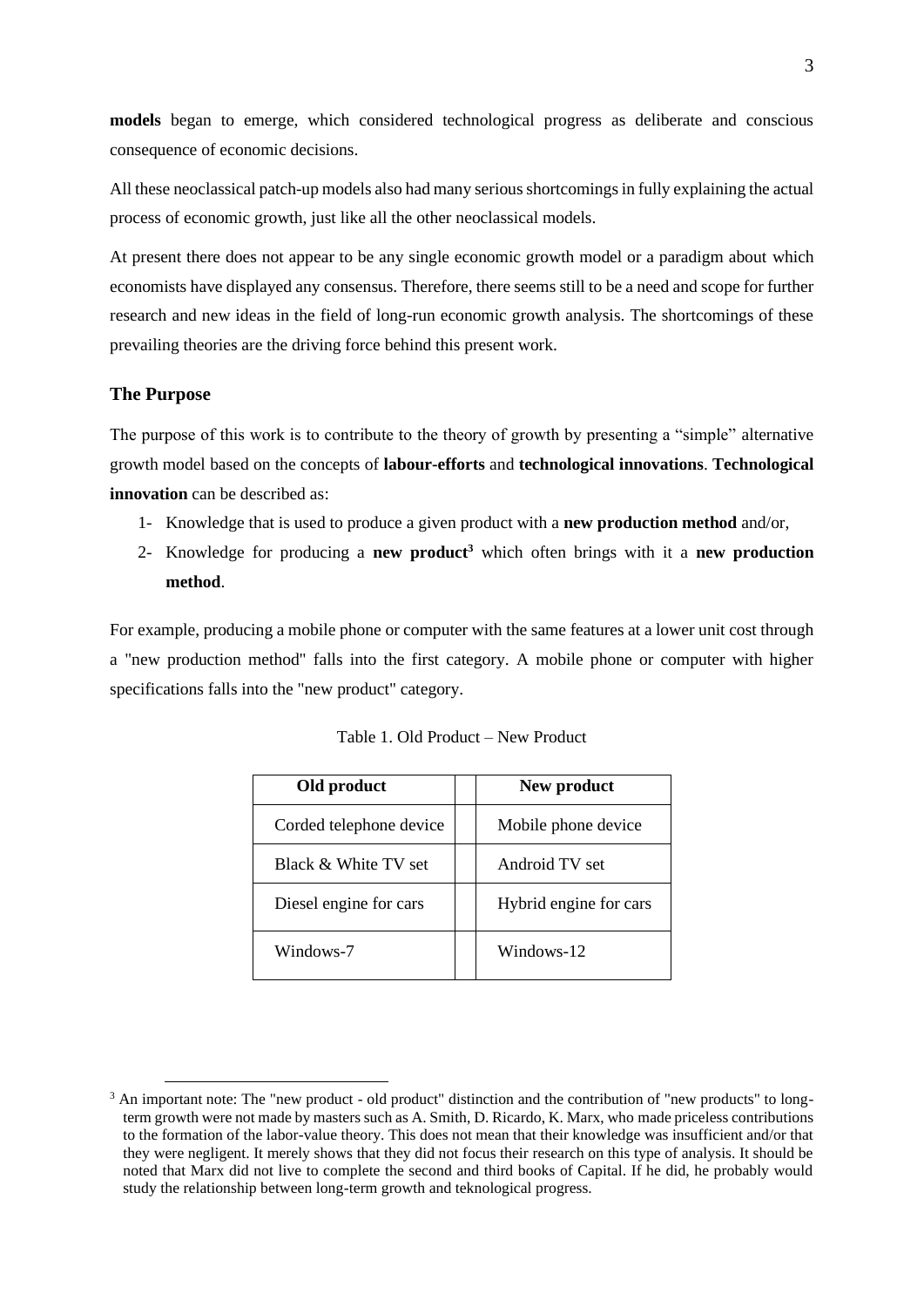**"Distinction between the old and new product"** is vital as well as imperative because **"new products" are not only the source of long-term growth process but also the main reason why the average rate of profit does not tend to fall towards zero.**

The claim put forward above that "*the rate of profit does not tend to fall towards zero" in the long run* is related to "new products" and should not be confused with Okishio theorem**<sup>4</sup>** (1961). Okishio's theorem does not refer to "new products", but to a "*new production method"* that enables the production *of the given product* at a lower unit cost.

The genesis of all the value added to the prevailing market values of raw materials, thus the continuing source of all long-term economic growth and nations' riches, is the labourer. To put it more specifically, given the gifts of nature, **labour of the labourer** appears to be both the genesis of and the reason for the continuity of all long-run economic growth. To put it another way, technological progress, which is the indispensable ingredient of all long-run growth, is, in fact, the product of **labourer**. The efficient use of technologies is also an essential factor in relation to growth, but its efficiency is also related to labourer.

The qualities of labour inputs can be divided into two general categories:

- 1. Technology-producing **creative mental labour**.
- 2. Technology-using (implementing-practicing) **qualities**.

The technology-producing "creative mental labour" precedes the latter in importance in the process of long-run economic growth.

With the application of technology, which is the result of creative mental labour, in the production process, raw materials (gifts of nature) are transformed into "useful" products such as tools, intermediary inputs or consumption goods. To put it another way, the technology produced by the labourer is used to produce an output either for further production or final consumption. When new technologies are embodied in the tools/machinery of production or so-called capital-goods, they may either help, for example, to increase the "per unit time productivity" (**added-value**) of employees or introduce **new products**. Following the argument, the lavishly used concept "marginal productivity" of capital (-goods) becomes a sterile fallacy.

The probability of the acceptance of an "alternative" growth analysis as presented in this section is not high, especially by the proponents of the neoclassical doctrine who rigidly adhere to their equilibrium analysis based on fictitious assumptions and models. The ignorant minds are expected to close their minds to any "alternative" idea by claiming "why should we bother with an alternative theory?"

If these narrow economists decide to leave aside their "prejudices" and try to evaluate this "alternative" growth theory with, say one percent, of the degree of the objectivity and tolerance they gave to

<sup>4</sup> "…if one capitalist raises his profits by introducing a new technique that cuts his costs, the collective or general rate of profit in society goes up for all capitalists". (https://en.wikipedia.org/wiki/Okishio%27s\_theorem)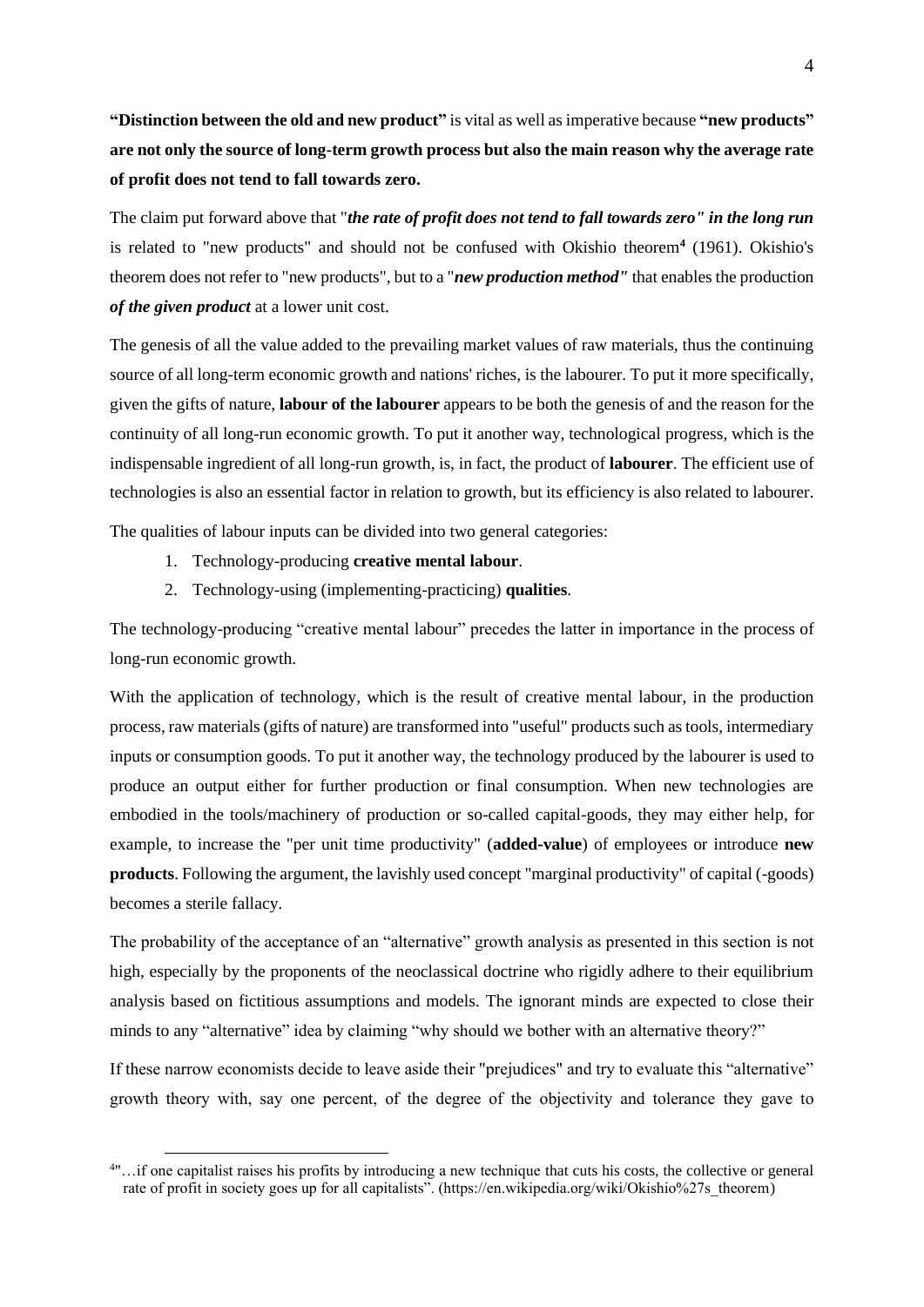equilibrium analysis, they might encounter some **logical, consistent, and realistic alternative analysis** for long-run economic growth.

Let us begin with the discussion of two critical and vital concepts: "**Production Factors**" and "**Productive Factors**".

## **"Productive" Factors & "Production" Factors**

In this section of this work, the reader will be presented with a different approach to these issues which differs from those prevalent at this time. This approach claims that there are only "**two productive factors**" of production, but "**many inputs or factors of production**".

## **1- Factors (Inputs) of Production**

In this section all required inputs of production are the factors or inputs of production. For instance, along with labour and capital goods, all raw materials, the energy used, buildings, tools, in short, every item necessary for a required output are factors (inputs) of production. In contrast to the orthodox equilibrium theories, capital goods are not assumed to be productive; on the contrary, they are used to increase the productivity of the labourer employed in production. The common factors (inputs) of production are:

- Labourer.
- Raw-materials.
- Intermediaries (semi-finished goods).
- Energy inputs, water, etc.
- Capital goods (machinery, tools).
- Consultancy services.
- Post-production marketing and sale efforts.
- Transport-insurance.
- Management.
- And all other inputs required for the output.

Factors (inputs) of production can be subdivided into two broad groups:

- 1- Labourer (L).
- 2- Other inputs  $(X_i)$ .

## **"2- Productive" Factors and Value-creation**

There are only two "productive" factors:

- 1- Nature, and
- 2- Labour, to be more specific, labour-power of the labourer.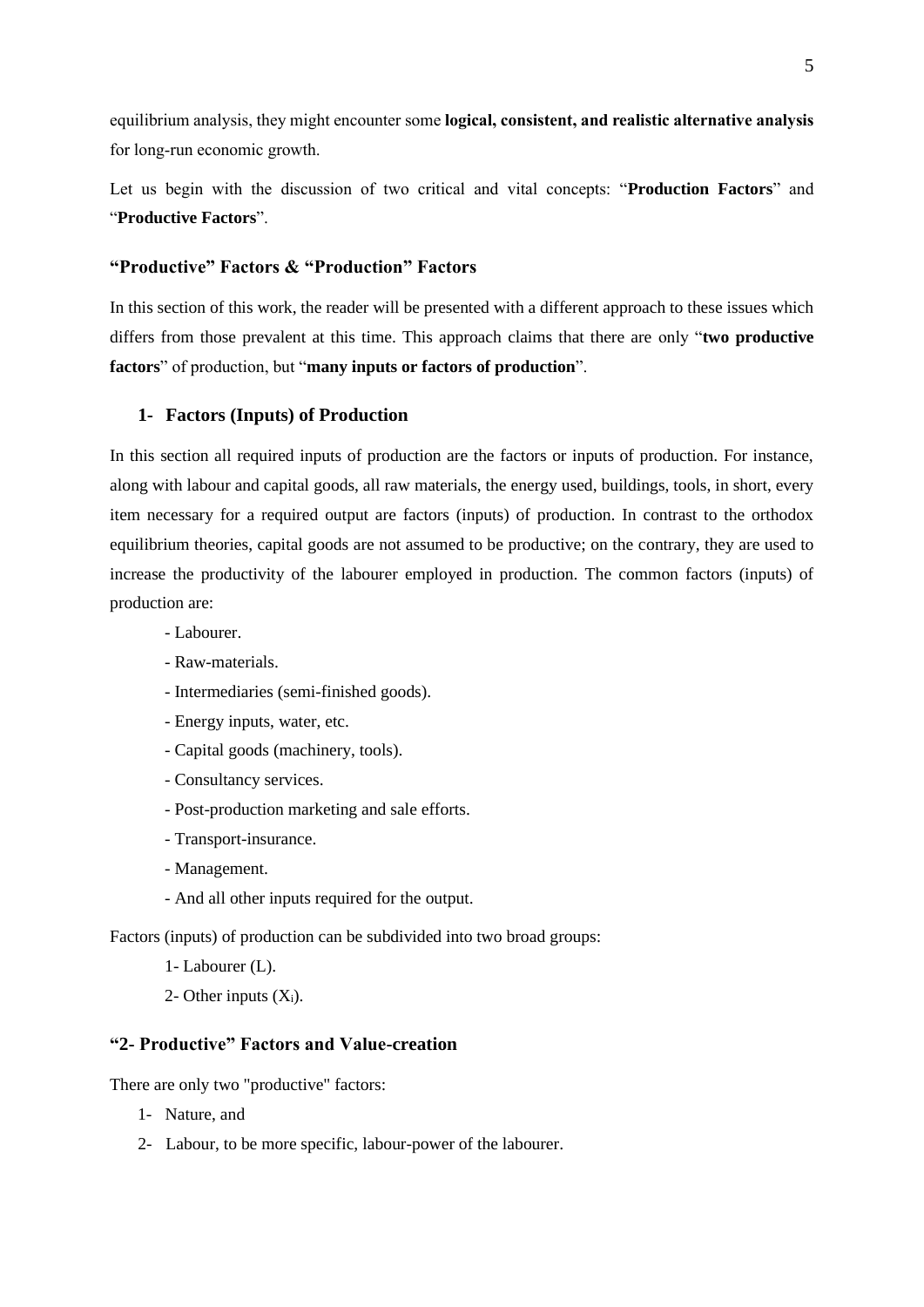Nature is productive in the sense that it can supply natural products with "use-value" without any external intervention. These products range from directly consumable products such as vegetables and fruits to the basic inputs of production which in turn are transformed by labour. To be ready to consume, nature's products, must be **transformed** into "useful" products by some form of labour.

The labour-time spent could range, from a "simple" labour-time, say transporting the apples from a garden to the marketplace, to a more "complex" labour-time requiring higher qualifications in transforming nature's products into semi-finished or finished products. For instance, the raw form of a chair is the tree, and it is transformed by labour into a useful product such as chair and table with an "exchange-value". In other words, nature supplies the basic inputs of all output and labourer converts them into the other forms demanded by the consumer. Thus, the source of all "exchange-values" is the physical and mental inputs of laborers, given the inputs of nature.

In short, it is only after being processed by labour nature's supplies become products with an "exchangevalue". The physical and mental labour of the labourer comes forth as the only productive factor that can add value to products. Therefore, **the only source of technological innovations and long-run growth is the labour inputs, or to be more specific, the "creative" mental labour assisted by physical labour.**

Following this line of reasoning, an attempt will be made below to construct a simple growth model based on physical and mental labour inputs. It will not be the aim of this simple model to give an exact account of actual complex economic relations. But, rather, it is hoped to be used as a precursor to pave the way for more realistic models. In other words, the main purpose of the simple model to be presented is to show that the original source of all created exchange-values, technological innovations and longrun growth is labourer, or, more specifically, **creative mental labour** of the labourer assisted by physical labour. Therefore, the reader is asked to bear in mind the mental labour aspect of the model all times.

## **The Genesis of Growth**

In the subsequent section, the concept of labour will be categorized under two headings, to get a clearer insight into its contribution to the growth process:

#### 1. **Physical labour.**

#### 2. **Qualified labour or human capital.**

The qualification of the labour or synonymously the labour-quality or the human capital can further be divided into two categories:

**2-a: Technology-using-implementing labour.**

**2-b: "Technology-creating" labour or "creative labour".**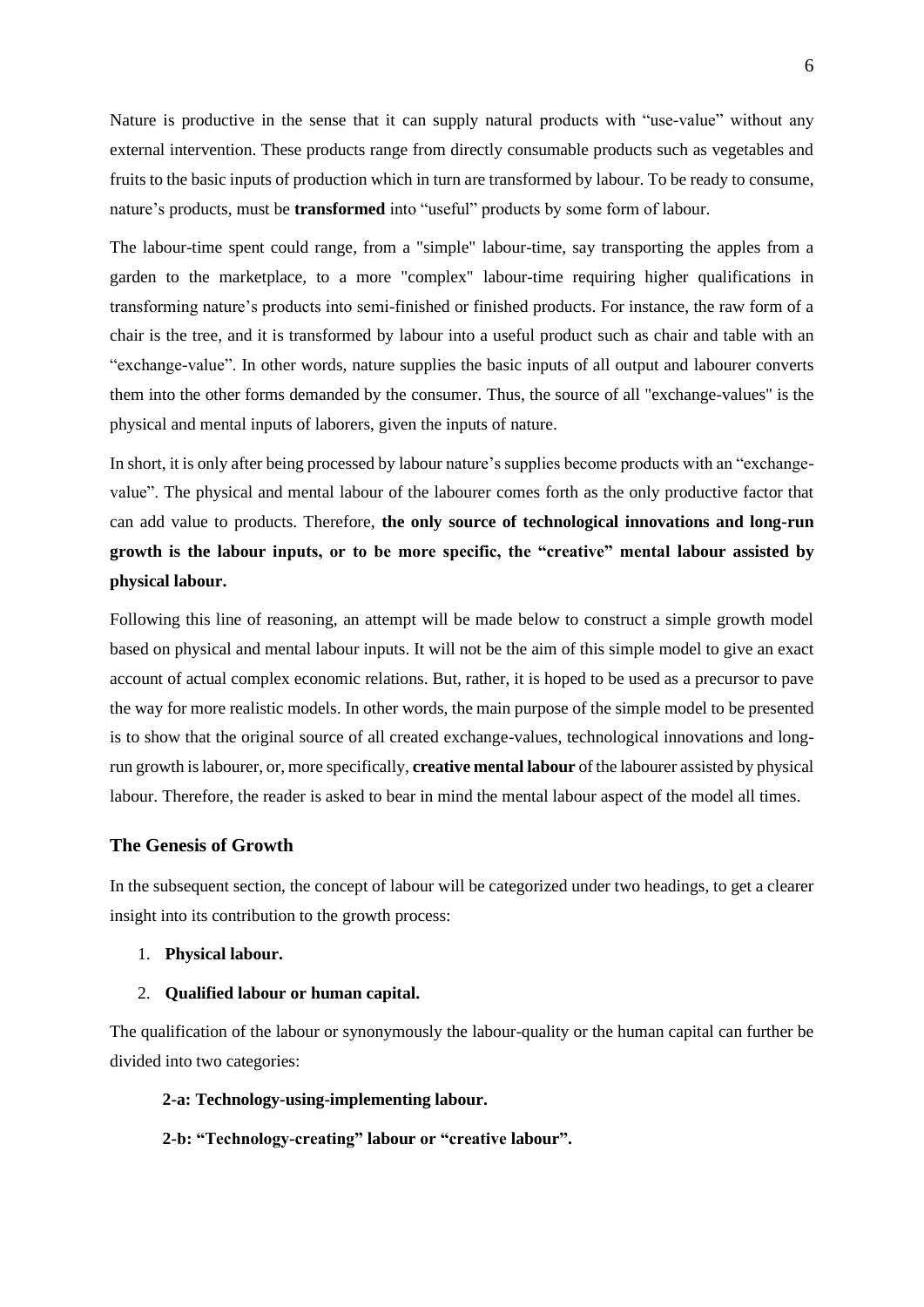- 1- **Physical labour** (**L b** ) refers to all kinds of basic physical activities such as walking, drinking, holding, etc. Such activities can be initiated by basic instincts. But, nevertheless, the control centre of every type of activity is the brain, and in the absence of mental directives, human beings could not survive. Even the most basic activities are initiated by instructions from brain. There must always be some degree of mental contribution in every stage of activity. Therefore, the concept of physical labour, in our case, simply means the carrying out of these sets of instructions directed from brain.
- 2- **Qualified labourer (L<sup>n</sup> )**: As mentioned before, nowhere, there is a labour-power without some degree of qualifications (i.e., without any form of education, training, skills). In other words, there is no labourer endowed with only physical labour. Every labourer possesses some degree of qualification which by some is referred to as human capital. Therefore, it is a serious error to divide the labour force in terms of "qualified" and "unqualified".

There are five basic factors determining the level of qualifications of labour and its productivity:

- 1- The individual's "natural" capabilities and talents.
- 2- The general level of the knowledge in society.
- 3- Formal and informal education.
- 4- Learning-by-doing.
- 5- Experience.

Any increase in any one of the factors mentioned above would in turn raise the qualifications of the labour of individuals. Thus, every capable individual enjoys a certain level of ability by possessing a certain degree of the five factors stated above.

There is a direct relationship between the level of a labourer's qualifications and the standard of education in a particular country. The higher the general level of qualifications of the individuals, the higher the expected individual or total level of general wealth would be. On the other hand, regardless of the level of the individual's natural talents, if the nation's general development level is below the global contemporary level, productivity per unit time employed would likely be lower than the global average. That is to say, the level of the quality of the labour force and the productivity of a nation is directly related to the general level of the accumulated knowledge and the qualifications of the individuals.

Some of the productivity growth may be attributed to practice at work. In his third model, Lucas (1988) claims that the necessary capabilities for production are acquired through the "learning-bydoing" process. The quality of work done increases as the hours spent at work increases, given the same technology. Workers are so specialized at practicing the job that over time the cost of production is expected to fall while and output to increase. Thus, per unit time productivity would increase with increasing practice at work.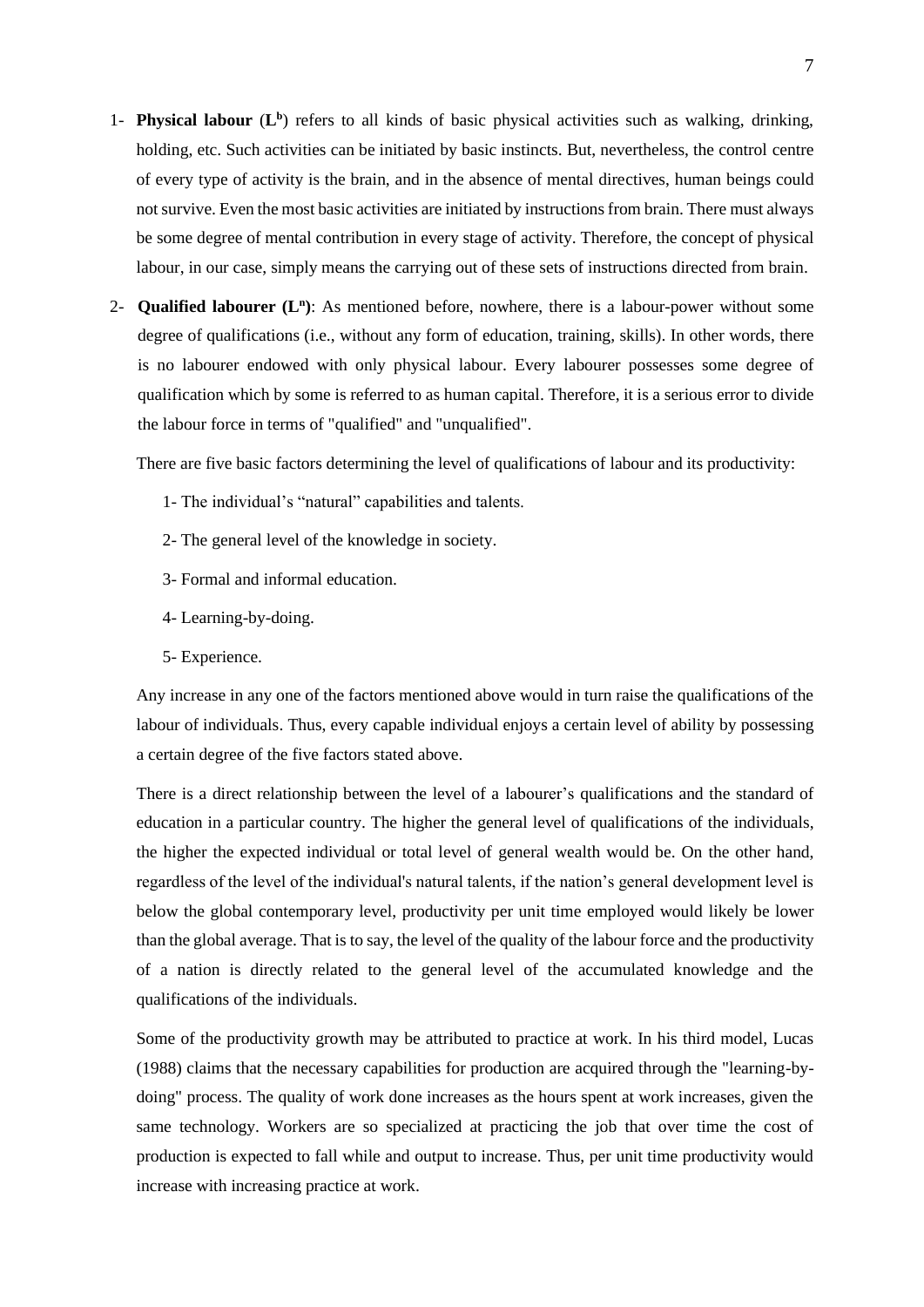Experience, a concept usually neglected in growth theories, has a wider implication than simply "learning-by-doing". The impact of experience is also significant in the development of mental capability and thus to value generation. For instance, a doctor or a nurse may learn surgical procedure step by step first at theoretically then by practicing (learning-by-doing) with a given technology and become a certified person to exercise her/his knowledge. Experience, on the other hand, would make the person's knowledge vital in some critical situations, say during surgery. In a similar fashion, a more experienced teacher or security officer is likely to be more productive at work after several years of experience. In other words, more experienced individuals are more likely to make wiser and less faulty decisions.

- **2-a: Technology using-implementing labour of varying quality levels**: Those who produce new technologies and those who employ these technologies are, in general, not the same laborers. There is always a need for qualified labour to efficiently employ the existing technologies. In other words, the degree of utility of a technology depends on the qualities of existing labour force. For instance, if the labour force is not properly equipped with the knowledge necessary for efficient production, it would be impossible to produce, say, airplanes or automobiles, or at least not of the same quality. Therefore, the qualities of the labour force are important for the efficient production and the total wealth of society.
- **2-b: "Creative" labour** is the source of all the added value accrued from the brain activity. In modern societies, creative labour is, in general, employed in R&D departments in search of new ideas. Research funds are normally employed to finance the creation and development of either**" new products" or "new production methods**" which in turn are used to produce the available goods or services at a lower cost.

Naturally, it is not only the highly educated, but also those with a relatively lower level of formal education can contribute to the creation of new technologies. One way or another, the new technologies required to raise the productivity per unit time and the long run growth is always a result of the creative abilities of human beings.

In short, all technological developments necessary to increase both individual and total productivity stem from the creative mind of individuals.

#### **Basic Assumptions**

- 1- The determining factor of growth is technological progress (**A**), which is a product of **creative mental labour,** (**L y** )
- 2- Nature's supplies are "given".
- 3- Nature, one of the two "productive factors", supplies the necessary physical inputs for production, while labourer, the only value-adding factor, transforms them into useful products.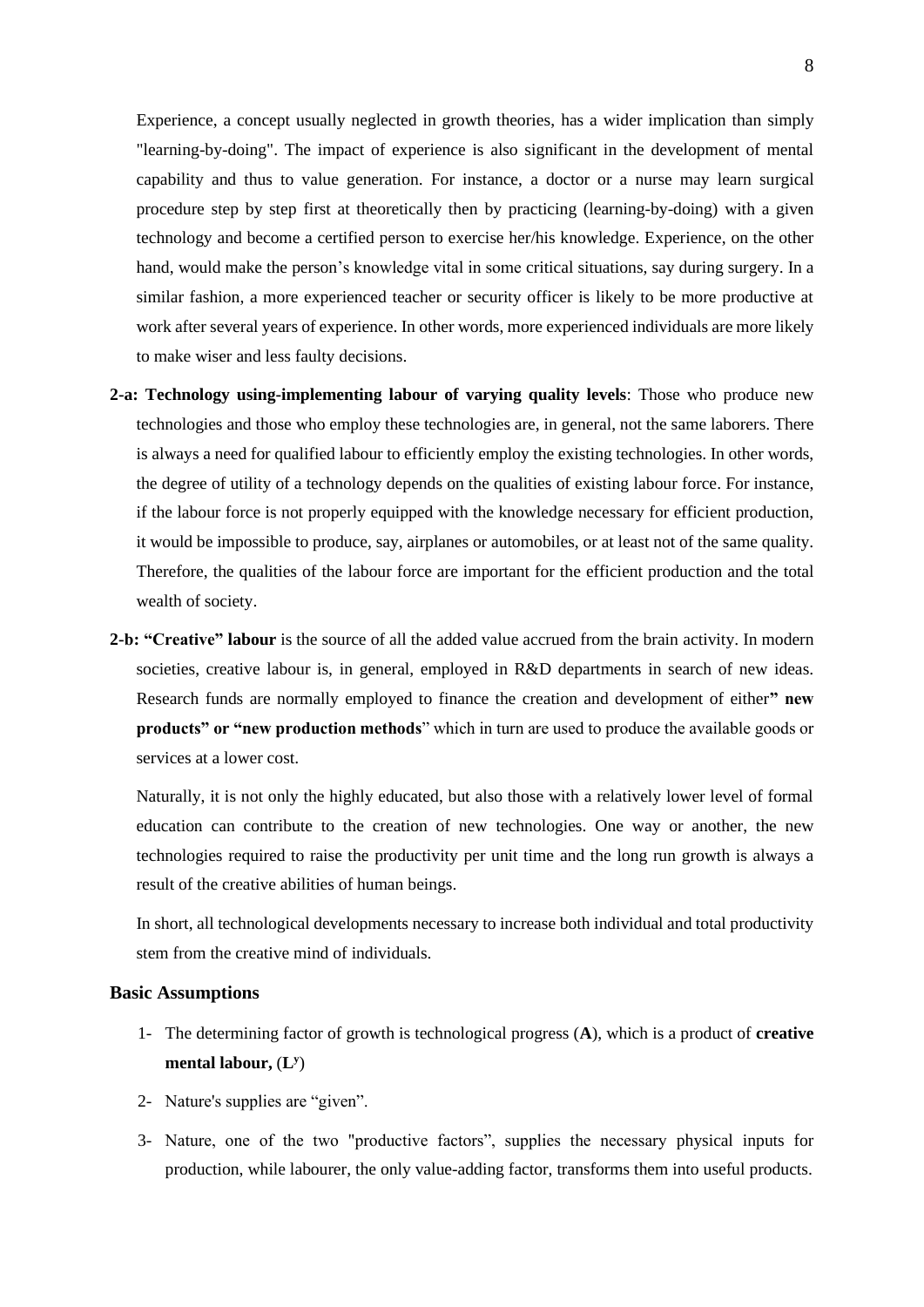#### **A Simple Alternative Growth Model**

Firstly, we shall consider a simple barter-exchange economy with two producers, two consumers and two goods in the absence of any technological progress. "Only physical labour" is employed, and no growth takes place.

Then, we shall consider a simple growth model with the same two producers and two goods in which one of the producers develops a "tool" by utilizing her **creative mental abilities** which increases her daily output. Increased output or in similar fashion increased productivity implies growth in the quantity supplied.

Then will continue with the study of productivity increase (growth) in a "real economy" where the qualified labour will be included in the model to show its impact on growth.

#### **Initial Case: A Simple Output, Exchange & Distribution Model**

The purpose is to analyse the barter-exchange relationships, along with the individual and the total consumption level, using the "physical labour-time employed" approach. The growth does not occur since there is no technological progress.

Assumptions:

- There are only two producers and two consumers, Leyla, (**L**) and Maria, (**M**).
- Only two products are produced and consumed: **X<sup>1</sup>** and **X2**.
- Consumer preferences are the same.
- No accumulation. All output is consumed on the same day of production.
- No money. Barter-exchange takes place.
- Only "physical labour" is used in production,  $L^b$ .
- Since "creative" mental labour, **L y** , has not yet been introduced, there is no new technology (**A**) developed nor any "means" of production (capital-goods) **K**, has been produced. Thus, there is no need for any qualified labour, **L k** , for the efficient employment of any technology.

The production function is:

$$
Q = f(L^b_L, L^b_M)
$$

L<sup>b</sup><sub>L</sub>, denotes Leyla's, and L<sup>b</sup><sub>M</sub> Maria's physical labour. Initially, both Leyla and Maria enjoy "the same level of simple "physical labour"  $(L^b L = L^b M)$ . Each of them works 10 hours a day and they produce two different products  $(X_1 \text{ and } X_2)$ . Leyla's daily output is 4 units of  $X_1$  that of Maria is 2 units of  $X_2$ . Since both have identical tastes and preferences, at the end of each day, they exchange products worth 5 hours of labour-time  $(2 \mathbf{X}_1 = 1 \mathbf{X}_2)$ . The outcome is: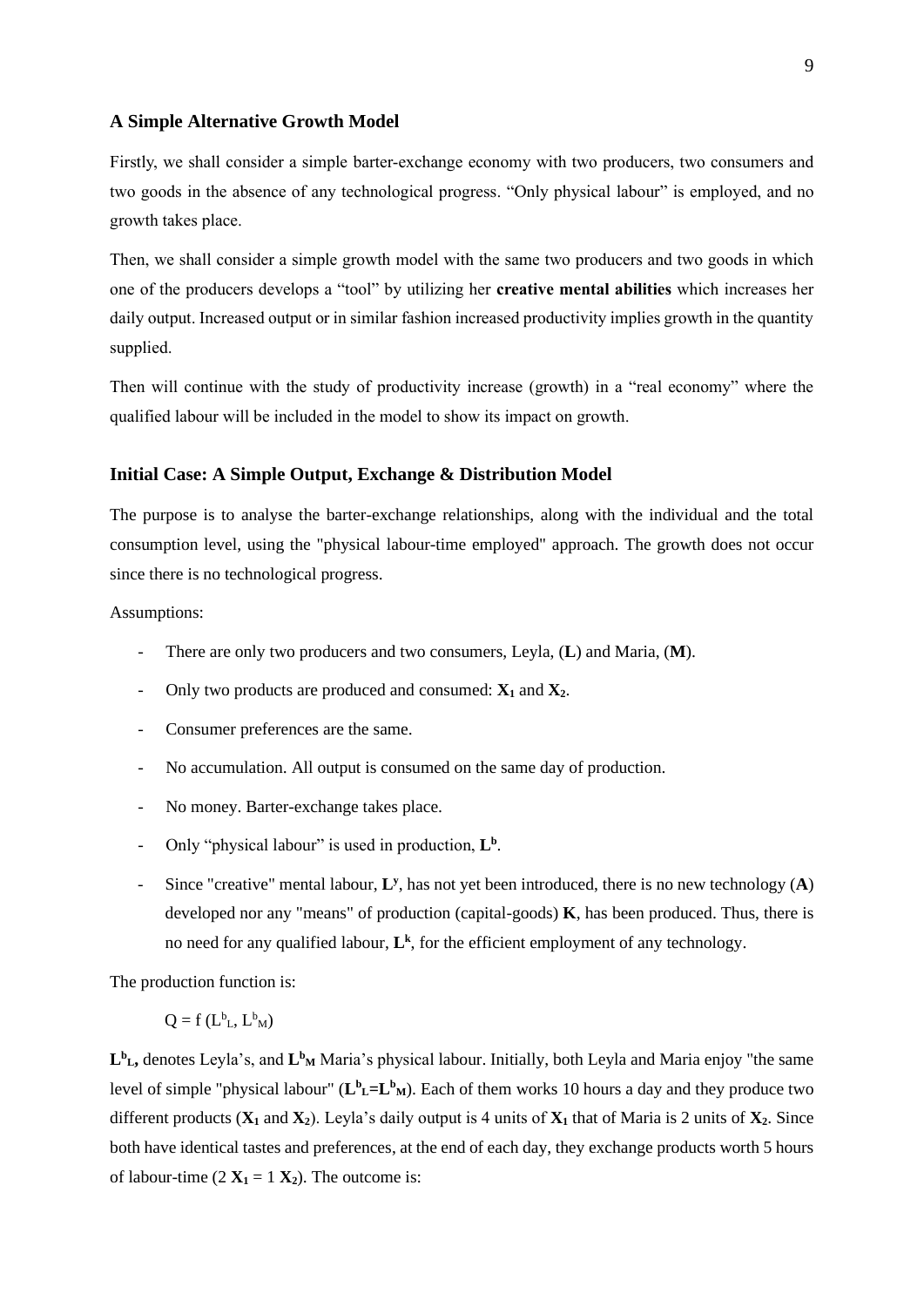| Leyla's output      | $4 X_1$                   | 10 hours $/$ day                                   |
|---------------------|---------------------------|----------------------------------------------------|
| Maria's output      | $2 X_2$                   | 10 hours $/$ day                                   |
| Total output        |                           | $Q^T = q^L + q^M = 4 X_1 + 2 X_2 = 20$ hours / day |
| Leyla's consumption | $C^{L} = 2 X_1 + 1 X_2$   |                                                    |
| Maria's consumption | $C^M = 2 X_1 + 1 X_2$     |                                                    |
| Total consumption   | $C_t^{L,M} = 4X_1 + 2X_2$ |                                                    |

Both, Leyla, and Maria, spend equal quantities of physical labour-time and consume equal quantities. The exchange is "fair" in terms of labour-time employed and both enjoy an equal quantity of use.

The existing system is capable of only maintaining the status quo of any existing production and exchange relations. Equilibrium exists but there is no growth. For growth to take place, both the output and consumption must increase. For output to increase there is need for a new idea, a new method to increase productivity, which is a product of "**creative mental labour**". In other words, there must be **a new production method for a "given" product**.

In the following section, we shall assume that, given the product, **a new production method** increases output.

## A Simple "Short-Medium" Term Growth Model

## **A Given<sup>5</sup> Product but a New Production Method**

Additional assumptions:

- 1- By utilizing her "creative mental" abilities, Leyla develops a tool which increases the output of her labour-time employed. Leyla's labour input now is no longer purely  $L^b$ , but  $L^a$ .
- 2- Supply creates its own demand, i.e., supply and demand are in balance. Every additional item produced is consumed, but the exchange-relationships will have to change, cet. par.

Leyla increases her daily output from  $4 \times 1$  to  $8 \times 1$  with the employment of the "innovation" developed by her creative mental ability.

$$
L^n_{\phantom{n}L,t+1} > L^n_{\phantom{n}L,t}
$$

And:

$$
q^L_{\hspace{0.05em}t+1}>q^L_{\hspace{0.05em}t}
$$

<sup>5</sup> What is meant by "given" product is a previously known and consumed product. For example, if the product in question is a table, the production of tables with the same characteristics increases or the unit cost decreases, as a result of the new production method (technological innovation).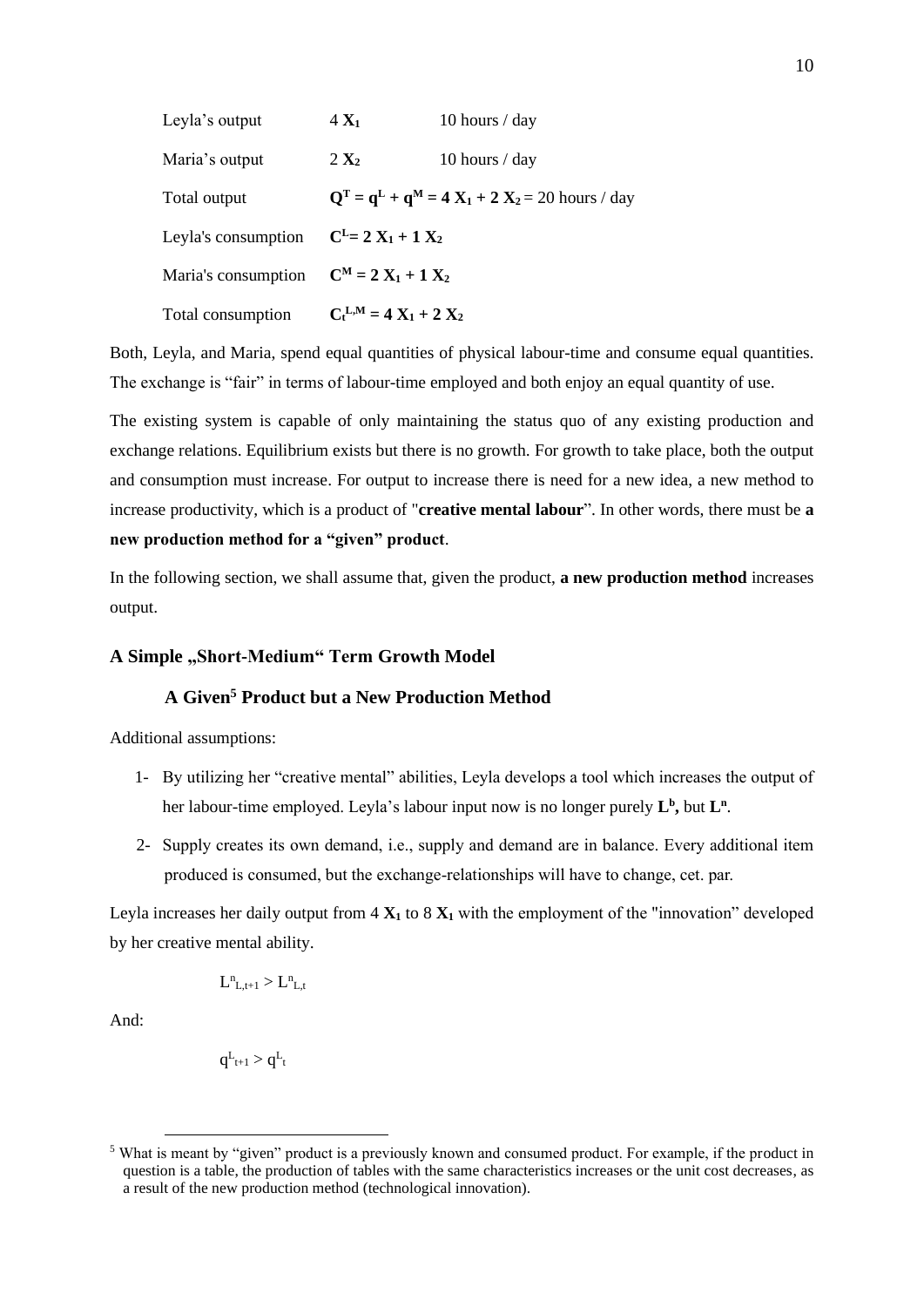For Maria, the initial conditions are still valid.

$$
L^b{}_{M,t\pm1}=L^b{}_{M,t}
$$

And.

$$
q^{\boldsymbol{M}}_{t+1} = q^{\boldsymbol{M}}_{\phantom{M}t}
$$

The new total production function is:

$$
Q = f(L^n_L; L^b_M)
$$

The new method or tool developed by Leyla's "creative mental labour" (**L y** ) help to increase her productivity.<sup>6</sup>

Since preferences and working-hours have not changed and there is no third party with whom to enter an exchange-relation, so for the entire output to be consumed, the production and exchange relationships must change:

| Total output   |                  | $Q_{t+1} = q_{t+1}^L + q_{t+1}^M = 8 X_1 + 2 X_2 = 20$ hours/day |
|----------------|------------------|------------------------------------------------------------------|
| Maria's output | 2 X <sub>2</sub> | 10 hours/day                                                     |
| Leyla's output | $8 X_1$          | 10 hours/day                                                     |

The "fair" exchange ratios according to the "labour-time spent" approach would be as follow:

| Leyla's consumption | $C^{L}{}_{t+1} = 4 X_1 + 1 X_2$              |
|---------------------|----------------------------------------------|
| Maria's consumption | $C_{t+1}^{M} = 4X_1 + 1X_2$                  |
| Total consumption   | $C^{L,M}$ <sub>t+1</sub> = 8 $X_1$ + 2 $X_2$ |

Both producers continue to work 10 hours a day, as in the initial case. But, due to the "new method" developed by Leyla's creative mental labour, total output is increased (growth occurs):

## $Q_{t+1} > Q_t$

As is personal consumption:

$$
C^L_{t+1} > C^L_{\ t}
$$

and

$$
C^{\,M}_{\phantom{M}t+1} > C^{\,M}_{\phantom{M}t}
$$

Since, by assumption, there is no supply-demand imbalance, every output supplied is consumed, but exchange-ratios vary. Although the increase in total consumption is entirely due to Leyla's contribution, the other consumer, Maria, who has so far contributed nothing to growth, now benefits from the new

<sup>&</sup>lt;sup>6</sup> New technology increases the productivity of laborer not of capital goods as mainstream theories imply.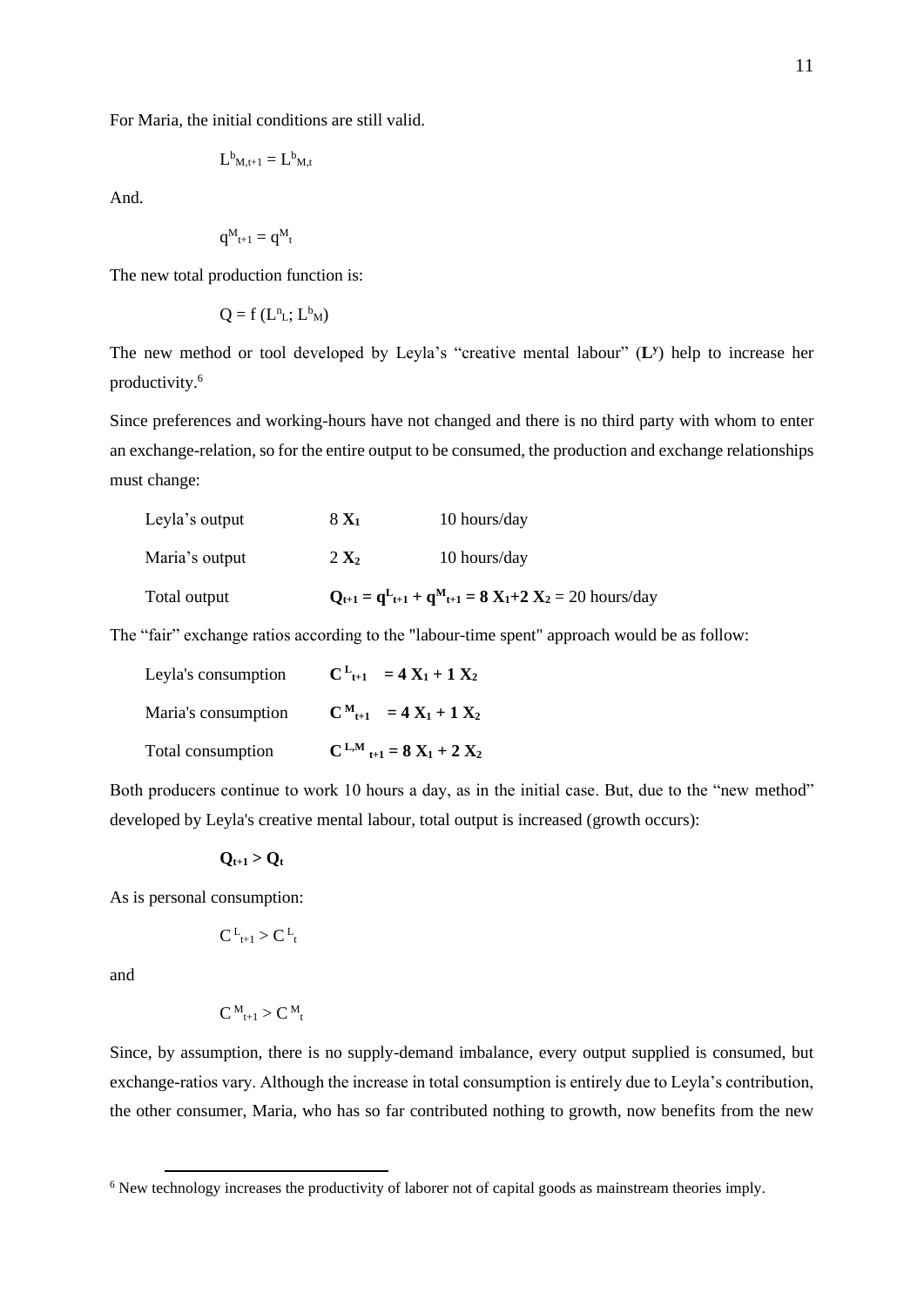situation just as much as Leyla. To put it differently, Maria, who makes no contribution to total output growth, benefits just as much as Leyla from the new situation. Leyla's creative productivity is, in a sense, being penalized, while the "stationary" position of Maria is rewarded. This kind of exchange relationship calculated in accordance with "labour-time employed" criterion does not seem "fair", at all.

Denoting growth with the symbol "g", the growth depends on the qualification level of Leyla's labour, L<sup>n</sup>, or to be more precise, on her "creative" mental labour, L<sup>y</sup>.

$$
g=f\left( L^{n}\right)
$$

## **Assuming Access to a "New" Market**

In the model presented above, exchange relationship assumed that the exchange-partners consisted of only two individuals who were both producers as well as consumers. Now, we assume that additional items supplied by Leyla are sold to a new individual in another market, while the exchange relationship between Leyla and Maria are assumed to remain the same.

Assume that Leyla exchanges the additional 4 units of **X<sup>1</sup>** with a third person and receives 3 units of **X<sup>3</sup>** in return. Under the new circumstances, the total output of the community, consisting of Leyla and Maria will increase, along with Leyla's output and consumption, while the consumption of Maria remains unchanged.

Leyla's output

\n
$$
8 \mathbf{X}_{1}
$$
\nMaria's output

\n
$$
2 \mathbf{X}_{2}
$$
\nTotal output

\n
$$
\mathbf{Q}_{t+1} = \mathbf{q}^{L}_{t+1} + \mathbf{q}^{M}_{t+1} = 8 \mathbf{X}_{1} + 2 \mathbf{X}_{2} = 20 \text{ hours/day}
$$

After trade with a third individual:

| Leyla's consumption | $C_{t+1}^L = 2 X_1 + 1 X_2 + 3 X_3$                    |
|---------------------|--------------------------------------------------------|
| Maria's consumption | $C_{t+1}^M = 2 X_1 + 1 X_2$                            |
| Total consumption   | $C^{L,M}$ <sub>t+1</sub> = 4 $X_1$ + 2 $X_2$ + 3 $X_3$ |

In other words.

$$
Q_{t+1} > Q_t
$$
  

$$
C^L_{t+1} > C^L_{t}
$$

But.

$$
C^M{}_{t+1}=C^M{}_{t}
$$

Under the new circumstances, Leyla's consumption along with the total consumption of the community increases (grows) because of Leyla's creative mental contribution. As for Maria, who made no additional contribution at all to the growth process, consumption remains unchanged.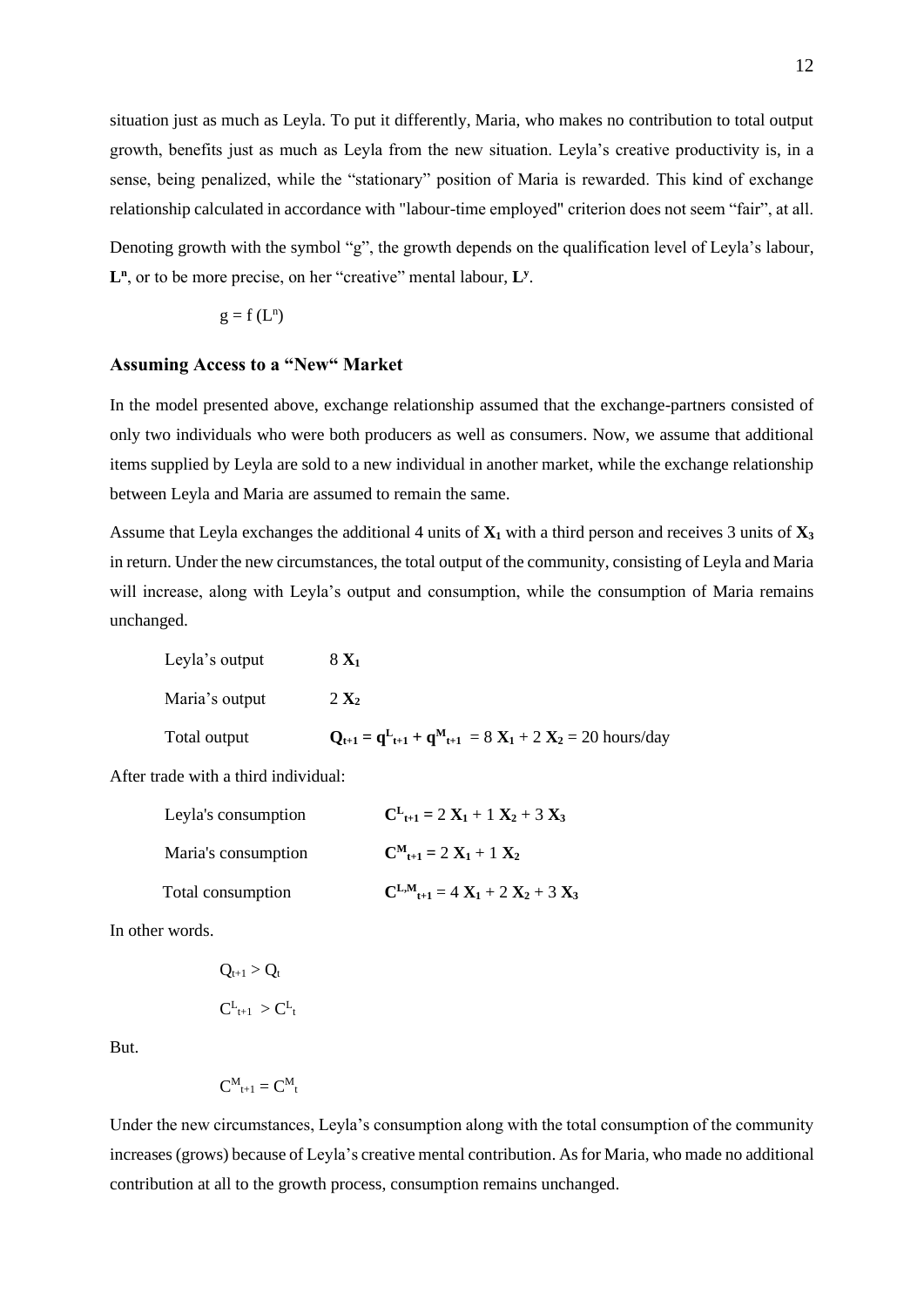The "egalitarian" exchange relationship in terms of labour-time employed principle is not valid anymore. The new exchange relationship seems to be more rational and more realistic promoting further innovations which would facilitate further economic growth. This is what really happens in actual economies.

However, the "given" product has an upper limit to the growth. Thanks to the new method, no matter how much the unit cost and/or price of the product decrease, the markets will reach saturation in time and the production will be only as much as necessary to replace the old products. This result is inevitable in societies where the product is "given", i.e., there are no "new" products.

#### A Simple "Long-run" Growth Model: "New" Product

In the simple model presented above, we studied how growth occurred and how it affected exchange relationships, with a "given" product. Now, we shall assume that Leyla, by utilizing her "creative" mental labour, develops a "**new product"** denoted as **X4,** highly likely produced by a "new production method". Let us first analyse the barter exchange relations between Leyla and Maria.

There are two producers and two consumers, along with as in the previous models, no lack of demand.

The production function is:

$$
Q = f(L^n_L; L^b{}_M)
$$

10 units of the new product (**X4**) are produced, and the entire output is consumed in a domestic market consisting of Leyla and Maria. As before, Maria will be the major beneficiary of growth because of egalitarian exchange based on the labour-time employed, although she has made no contribution at all.

| Leyla's output | $+10 X_4$<br>$4 X_1$                   |
|----------------|----------------------------------------|
| Maria's output | $2 X_2$                                |
| Total output   | $Q^{T_{t+1}} = 4 X_1 + 10 X_4 + 2 X_2$ |

The outcome of the "fair" barter-exchange based on the "labour-time employed" approach would be as follows:

|                   | Leyla's consumption $C_{t+1} = 2X_1 + 5X_4 + 1X_2$      |
|-------------------|---------------------------------------------------------|
|                   | Maria's consumption $C_{t+1}^M = 2X_1 + 5X_4 + 1X_2$    |
| Total consumption | $C^{L,M}$ <sub>t+1</sub> = 4 $X_1$ + 10 $X_4$ + 2 $X_2$ |

The output as well as the consumption is higher. That means that growth has occurred.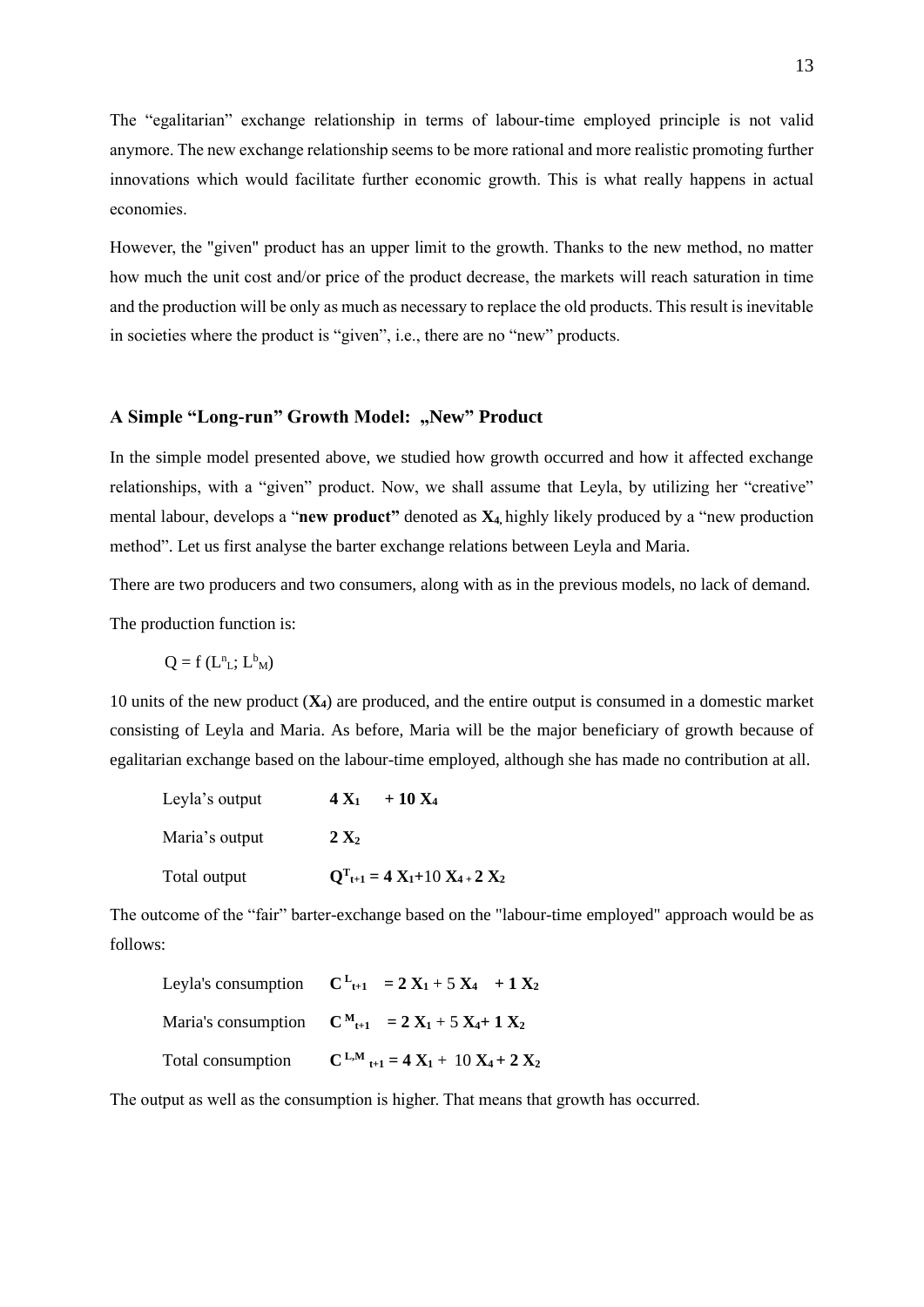## **"New Markets" for the "New Product"**

Assuming a situation where half of the new product is exchanged in another market for a product demanded by Leyla. Thus, Leyla's consumption level will be improved, while Maria's will remain the same.

Let's the following explanatory example: Assume that Leyla's "new" product, **X4,** is used in trade with a third party and 5 units of **X<sup>4</sup>** is exchanged in return of 6 units of **X5**. The new production and consumption relationships will be as follows:

| Leyla's output | $4 X_1 + 10 X_4$                   |
|----------------|------------------------------------|
| Maria's output | 2 X <sub>2</sub>                   |
| Total output   | $Q_{t+1} = 4 X_1 + 10 X_4 + 2 X_2$ |

The outcome of barter-exchange:

| Leyla's consumption | $C_{t+1}^L = 2 X_1 + 1 X_2 + 5X_4 + 6 X_5$                       |
|---------------------|------------------------------------------------------------------|
| Maria's consumption | $C^{M}{}_{t+1} = 2 X_1 + 1 X_2$                                  |
| Total consumption   | $C^{L,M}$ <sub>t+1</sub> = 4 $X_1$ + 2 $X_2$ + 5 $X_4$ + 6 $X_5$ |

To summarize.

$$
Q_{t+1} > Q_t
$$
  
\n
$$
C^{L,M}_{t+1} > C^{L,M}_{t}
$$
  
\n
$$
C^{L}_{t+1} > C^{L}_{t}
$$

But.

$$
C^{\;M}_{\;\;t+1}=C^{\;M}_{\;\;t}
$$

Now the output as well as the consumption is higher implying that growth has occurred due to a new product developed by creative faculties of Leyla.

We have argued that when it comes to "given" products, after a while, the markets will reach satiation and hinder continuous growth while at the same time, a decrease in profit rates will be inevitable.

However, the situation will be very different when it comes to the "new" product because the new product also means the creation of a new wave of demand, that is, new markets. With the formation and increase of demand, total production, and consumption as well as the welfare level of societies will increase. The new product need not be a completely new product. For example, telephone tools have been known and used for a long time, but since mobile phones are "new" products, there has been a new demand for telephones.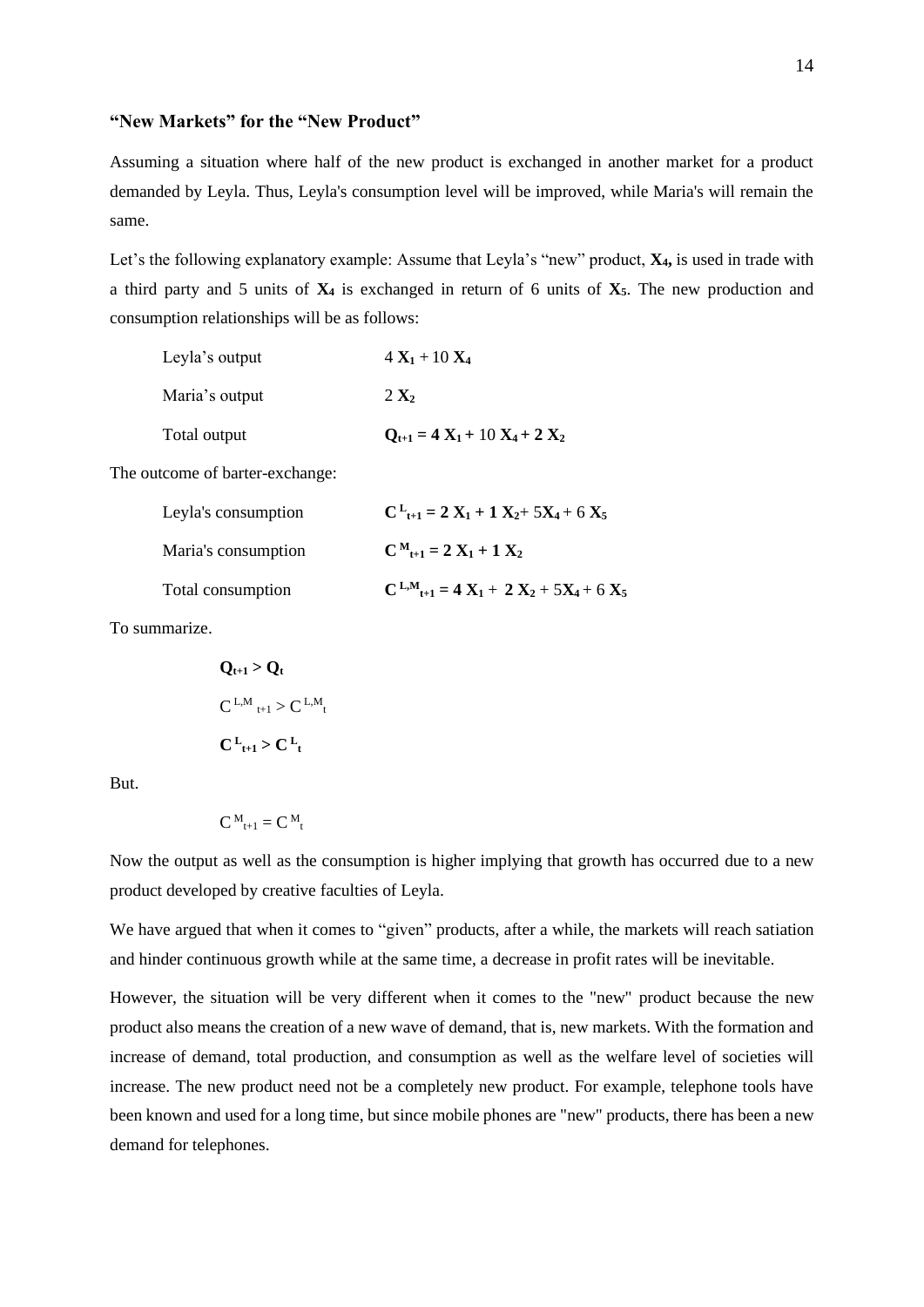Since there is no limit to human creativity, new products and production methods will always be injected into the economies and there will be **no upper limit to growth**.

#### **Lessons to be Drawn from the Simple Growth Models**

The simple growth models studied above clearly show that the cause of all productivity increase (growth) is (technological) innovations which are the product of creative mental labour. Along with the increase in **productive knowledge** or, synonymously **knowledge on production** not only economy grows but also individual and total wealth increases. Since there seems to be no upper limit to the creativity of the human mental abilities, there seems to be no barriers, for now, for the long run growth of any economy.

#### Accordingly, **the average profit rates do not tend to fall towards zero, in the long run**.

Environmental negative issues may reduce or exhaust completely the quantity of the necessary inputs of production, which, in turn, would bring an end to the growth process. But it would not be irrational or illogical to expect that the necessary new technologies developed by creative mind would be introduced to prevent such a disaster.

#### **On Short-Medium Term Growth in Actual Markets**

In the barter economies, which we analysed in the previous sections, we saw that, given the product(s), the growth would come to an end in the short and medium term, because of the saturation of the markets. In these cases, the average rate of profit in real economies tends to decrease towards zero, i.e., the problem of limit to growth arises. Despite this inevitable result, businesses do not give up, or rather, cannot give up their efforts to reduce the unit costs of "given products" through innovations. The reason for this is to make more profit, or rather to maximize the rate of profit.

Assume that a firm produces goods (**X),** and all resources, human, physical and financial, are employed at an optimum level, that is maximum technical efficiency (**TE<sup>7</sup>** ) prevails and profits are maximized while costs are minimized (**EE<sup>8</sup>** ). What are the options for firms if they desire to increase their profits?

**1- Horizontal expansion:** "Given" the products, one of the options is to find **new markets** for their products. To meet the demand for "given" goods from the new markets, the firm may have to make "expansive" investments abroad" or increase the exports. If demand grows, the income and thus total profits of a firm will continue to increase, cet. par. However, given the product, there is always an upper limit for demand. **As the market for a given product begins to saturate, the strength of demand will begin to decline and eventually halt**. After that point, the output could only aim to meet a demand caused by depreciation and population growth. The

<sup>7</sup> **Technical Efficiency (TE)**: maximizing the "quantity" supplied while minimizing the quantities employed.

<sup>8</sup> **Economic Efficiency (EE)**: maximizing the difference between total "value" of inputs and total value of outputs.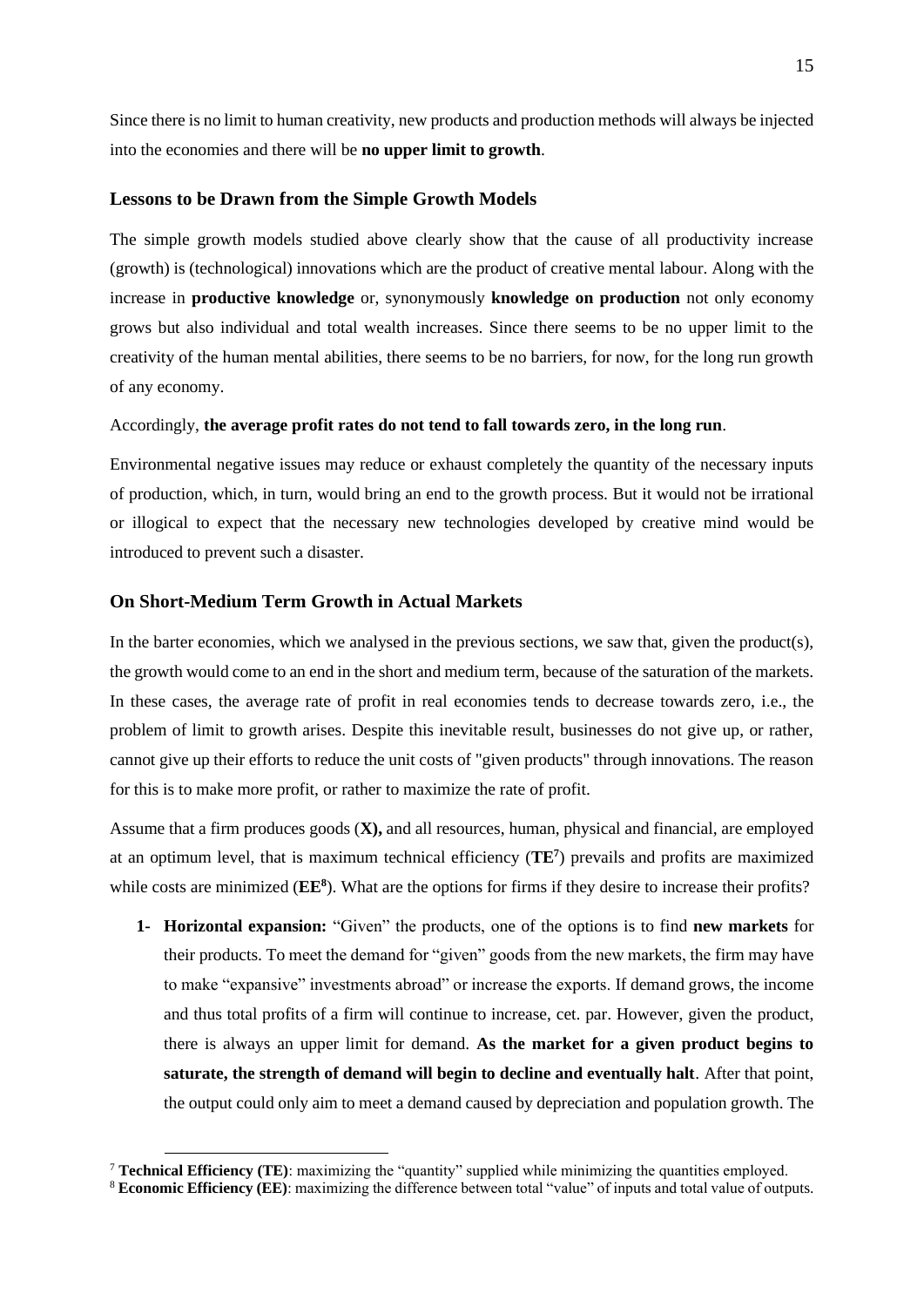impact of population growth on output growth can only be marginal. Thus, the growth process without "new products" is sooner or later bound to come to an end.

And the inevitable end occurs: **the profit rate starts falling towards zero.** 

**2- Wage cut:** Another option for a firm to increase its profits is to reduce the wages paid to employees, cet. par. Thus, the share of wages in the added value accrued will drop and the share of profits increases, while the total added value remains unchanged. This option may prove beneficial for the wage-reducing firm, but if all the firms introduced wage cuts at the same time it would likely produce opposite results for the economy. It would reduce the total demand and the total added value produced, implying a negative growth. Therefore, what is beneficial for one firm is not necessarily beneficial for the other firms or the economy. Eventually the markets will satiate.

And the inevitable end: **the profit rate starts falling towards zero.** 

**3- Reducing the cost of imported inputs:** Given the technology and an optimum efficiency level in production, the only possibility left to reduce costs seems to be paying less for the imported inputs of production. But the suppliers of these inputs would naturally be reluctant to sell their inputs for a lower price, which would lead to their profits being reduced, cet. par. But irrespective of imported cost, the markets are bound to satiate in time.

And the inevitable end occurs: **the profit rate starts falling towards zero.** 

There is always a limit to growth with "given" products because as the markets approach saturation point, the strength of demand is bound to decline and eventually stop.

For the long run growth and to prevent falling rate of average profit towards zero, the introduction of "**new products**" is imperative.

#### **Conclusions**

According to the findings of this work, labourer appears as the only production factor capable of adding value, given the supplies from nature (the basic inputs of production). Labour transforms nature's supplies into useful products to be sold in the markets. All "physical means-of-production" such as tools, machinery, are transformed natural inputs aimed at increasing labour-productivity. Therefore, the labour is the source of all the added value of a product as well as all new technology required for any growth to take place.

As to the qualification level of the labour force (human capital); it is proportional to the technological development level of the country in which they live and to the quality of the education acquired. The increase in the number of technological innovations and in the level of general welfare of a nation is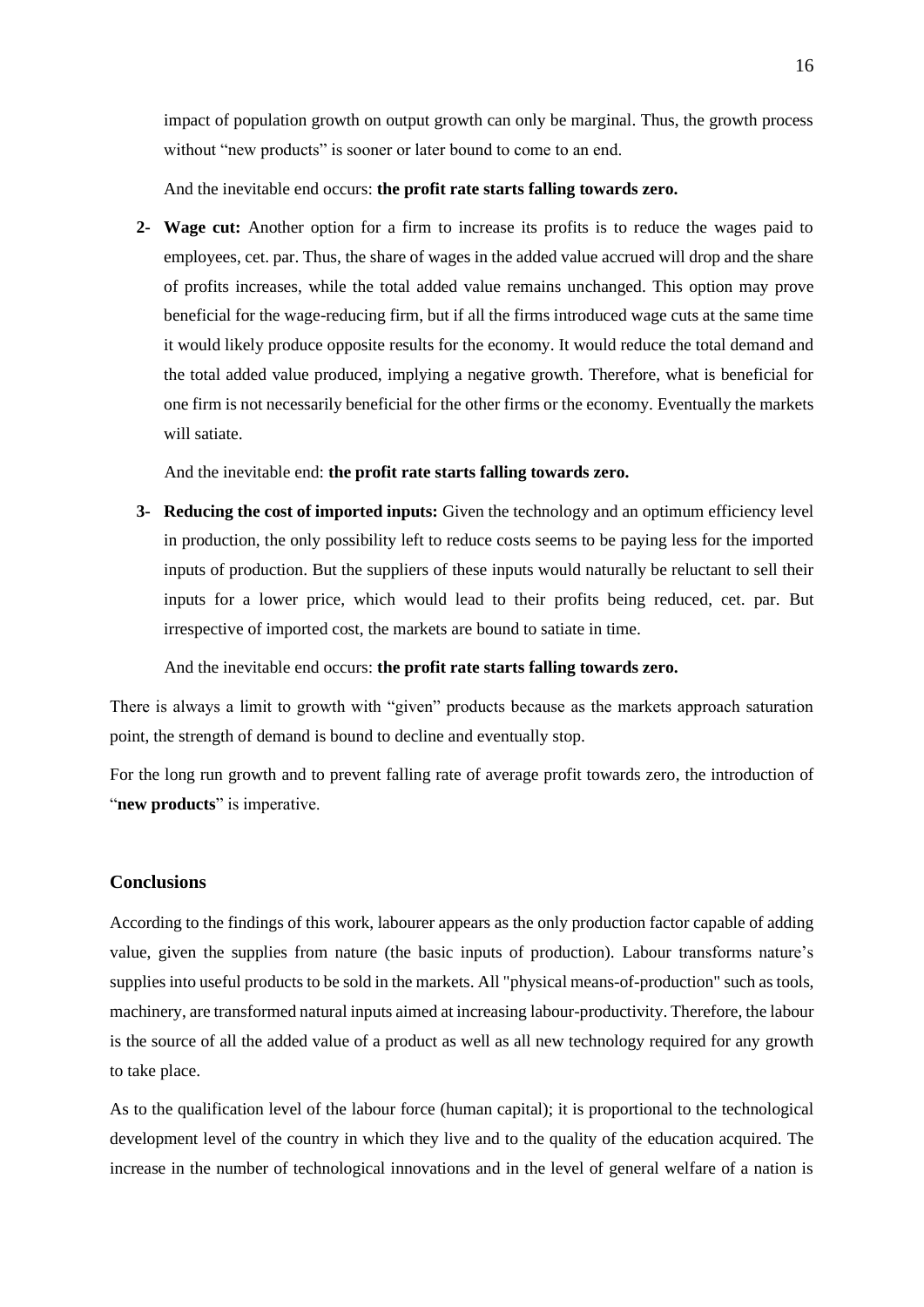only achieved by the contribution of the labour or to be more specific, the **creative mental abilities** of the human being.

In any theory regarding value-creation and growth, it is essential to distinguish between the qualified and non-qualified laborers about their contributions to production. Laborers endowed with qualifications (human capital) may be "**technology-using**", which is important for the efficient use of any given technology. If the qualification level of labourer falls short of expectations, the outcome would inevitably lead to inefficiency and a waste of resources. In other words, given the technology, there is a direct relationship between the capabilities of the labourer and the level of advancement of a country.

In summary: Technological innovations that help to produce the "given products" at cheaper unit cost can only contribute to economic growth in the short and medium term. As the markets reach saturation, **average profit rates and output begin to fall**, moving towards the limit of growth.

It is not possible to sustain long-term growth and prevent the average profit rate from falling to zero without technological innovations that introduce **"new products**". And the source of "new products" is "**creative mental labour**".

#### **BIBLIOGRAPHY**

- *Aghion, P. – Howitt, P.* (1992): "*A Model of Growth Through Creative Destruction*" *Econometrica*; Vol.60; No:2
- (2009): The Economics of Growth MIT Press.
- *Barro, R. J.* (1990): "*Government Spending in a Simple Model of Endogenous Growth*". *Journal of Political Economy; Vol.98*.
- (1999): Determinants of Economic Growth the MIT Pres.
- *Barro, R.J. – Sala-i-Martin, X.* -(1991): "*Convergence Across States and Regions*" *Brookings Papers on Economic Activity*; Vol.1991; No.1; pp.107-182
- (2004): Economic Growth, 2. Ed. The MIT Pres.
- *Baumol, W.J. – McLennan, K.* (Eds.) *(1985): Productivity Growth and US Competitiveness Oxford Uni. Press, N.Y.*
- *Baumol, W.J.* (2008): "*Entrepreneurship and Innovation: The (Micro) Theory of Price and Profit*" www.aeaweb.org/annual\_mtg\_papers/2008/ 2008\_345.pdf
- *Becker, G.S. -*(1975): Human Capital. National Bureau of Economic Research, N.Y. Mc Graw-Hill Book Co., New York.
- *Bernard, A.B. – Jones, J.I. (1996): Productivity Across Industries & Countries the Review of Ec. & Statistics, Vol:78, No:1*
- *Blaug, M.* (1963): "*A Survey of the Theory of Process-Innovations*" *Economica*, Vol.30; No: 117; 13- 32
- (1990): The History of Economic Thought. Edward Elgar Pub. Ltd., Hants.
- *Caballe, J. – Santos, M.S.* (1993): "*On Endogenous Growth with Physical & Human Capital*" *The Journal of Pol. Ec*., Vol.101; No:6, Dec.245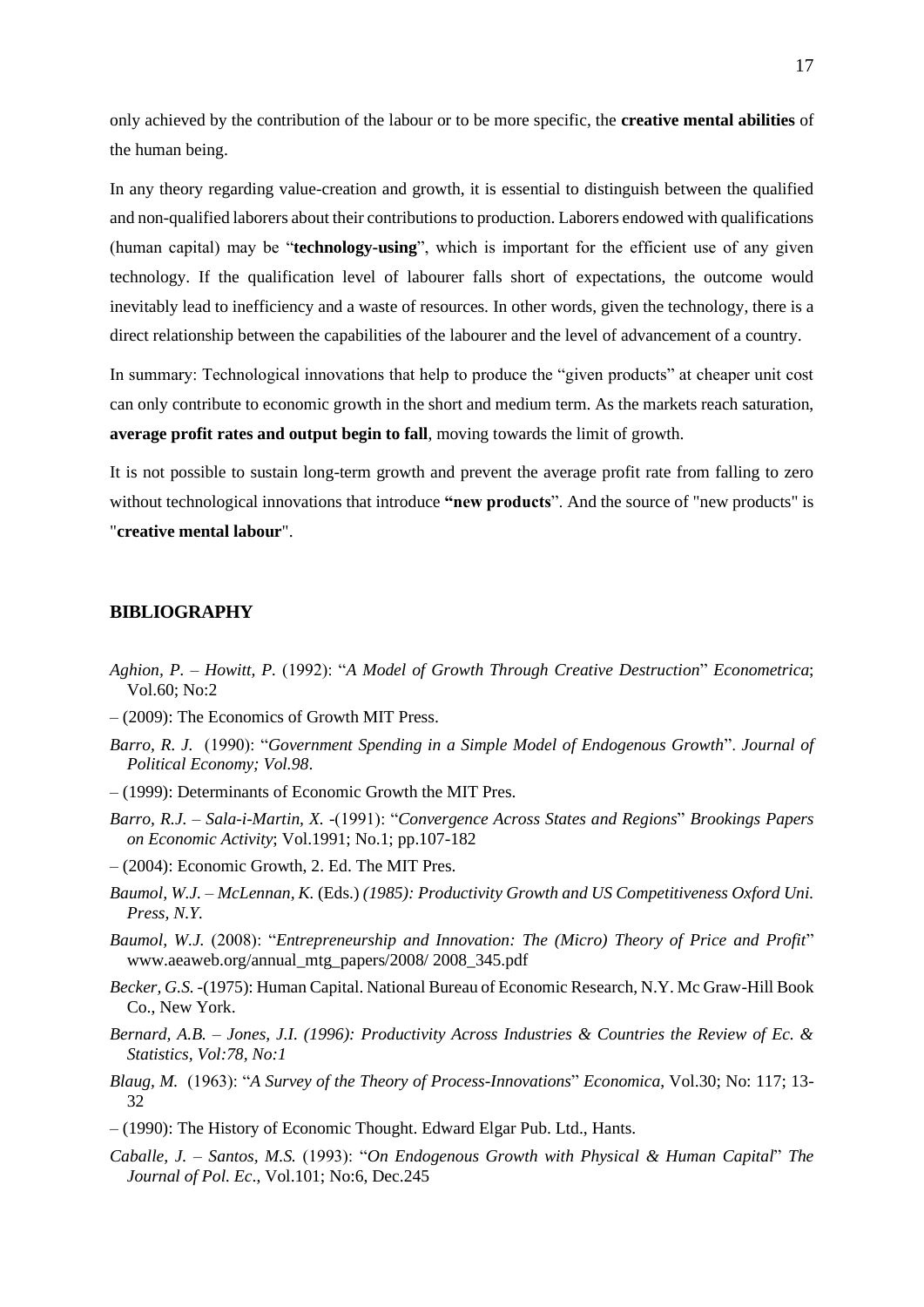- *Capolupo, R.* (2008): "*The New Growth Theories and Their Empirics after Twenty Years*" *Economic Discussion Paper* 2008-27 www.economics-ejournal.org/ economics/discussionpapers/2008-27
- *Clark, J.B.* (1894): "*The Genesis of Capital*". *Publications of AEA*, Vol.9; No.1; 64-68
- *Crawford, R.* (1991): In the Era of Human Capital. Harper Business, New York
- *De Long, J.B.* (1992): "*Productivity Growth & Machinery Investment: A Long Run Look, 1870-1980*" *The Journal of Ec. History*; Vol.52; No.2; pp.307-324
- (1997): "*What Do We Really Know About Ec. Growth?*" www.j-bradford-delong. net/Econ\_Articles/hoover/growth\_delong\_hoover.html
- *Easterly, W.* (1998): "*The Quest for Growth*" worldbank.org/research/growth/ notes1.html
- (2005): "*What Did Structural Adjustment Adjust?*" *Journal of Development Ec*., 76,
- *Easterly, W. & et.al* (1994): "*Policy, Technology Adoption & Growth*" *NBER Working Paper*; No: 4681, March-1994
- *Eichengreen, B. – Park, D.-Shin, K.* (2013): "*Growth Slowdowns Redux*" *NBER Working Paper* No. 18673
- *Fisher, S.* (1993): "*The Role of Macroeconomic Factors in Growth*" *NBER Working Paper*: No.4565
- *Griliches, Z.* (1997): "*Education, Human Capital & Growth*" *Journal of Labour Economics*, Vol:15, No:1, Jan.
- *Grossman, G.M – Helpman, E.*  (1991): Innovation and Growth in the Global Economy MIT-Press, Cambridge.
- *Gurak, H*. (2012): Heterodox Economics PL Academic Publ., Frankfurt.
- -(2015) Economic Growth & Development, PL Academic Publ., Frankfurt.
- *Hausman, D.M.* (1981): Capital, Profits and Prices. Columbia Uni. Press, New York.
- (1988): "*Ceteris paribus Clauses and Causality in Economics*" Proceedings of the Biennial Meeting of the Philosophy of Science Assoc. Uni. Of Chicago Press.
- *Hicks, J.R.* (1965): Capital and Growth. Oxford Uni. Press, London.
- (1966): "*Growth and Anti-Growth*" *Oxford Economic Papers*, Vol.18; No.3; 257-269
- (1970): "*A Neo-Austrian Growth Theory*" *The Economic Journal*, Vol.80; No.318; June.
- (1979): Causality in Economics. Basic Blackwell, Oxford.
- (1981): "*The Mainspring of Economic Growth*" *AER*, Vol.71; No.6; 23-30
- *Howitt, P.* (2000): "*Endogenous Growth and Cross-Country Income Differences*"; *The AER*; Vol.90; No.4; 829-846
- *Johnson, L.* (1977): "*Keynesian Dynamics and Growth*" *Journal of Money, Credit & Banking*, Vol.9; No.2.
- *Kaldor, N.* (1957): "*A Model of Economic Growth*" *The Economic Journal*; Vol.67; No.268.
- (1960): Essays on Value and Distribution. G. Duckworth & Co. Ltd., London.
- (1985): Economics Without Equilibrium. University College Cardiff Press, Cardiff.
- (1986): "*Limits on Growth*" *Oxford Ec. Papers*, Vol.38; No.2; 187-198
- (1989): Further Essays on Economic Theory & Policy Duckworth, London.
- *Kaldor, N. – Mirrlees, J.A.* (1962): "A New Model of Economic Growth", *The Review of Economic Studies*; Vol.29; No.3.
- Kalecki, M. (1987): Selected Essays on the Dynamics of Capitalist Economy 1933-1970 Cambridge Uni. Press.
- *Keynes, J.M.*  (1973): The General Theory of Employment, Interest and Money. Cambridge Uni. Press.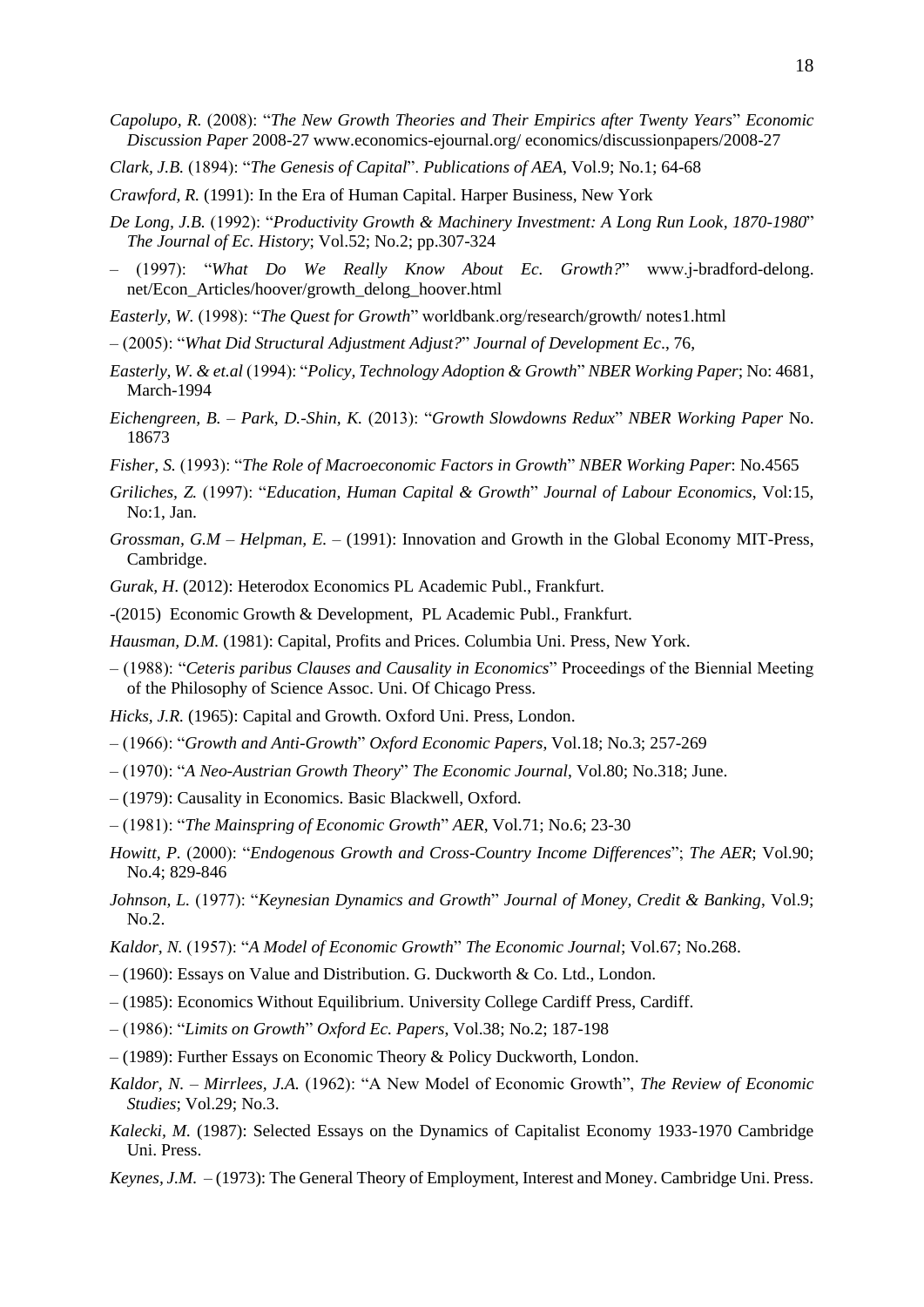*Knight, F.H.* (1964): Risk, Uncertainty and Profit. Sentry Press, New York.

- *Laitner, J.* (1993): "*Long-run Growth and Human Capital*. *The Canadian Jour. Of Ec*. Vol:26, No:4
- *Leontief, W.* (1956): "*Factor Proportions and the Structure of American Trade*" *The Review of Economics and Statistics*; Vol. 38; No.4; Nov.; 386-407
- *Lucas, R.* (1988): "*On the Mechanics of Economic Development*". *Journal of Mon. Economics*; July; 1988.
- *Mankiw, G. N.* (1995): The Growth of Nations Brookings Papers on Economic Activity the Brookings Institution, Sept. 1995251 – (2003): Macroeconomics Worth Publ.
- *Mankiw, G.N. – Romer, D. – Weil, D.N.* (1992): "*A Contribution to the Empirics of Economic Growth*" *The Quarterly Journal of Economics;* Vol.107; No:2; p. 407-437.
- *Marshall, A.* (1961): Principle of Economics, Vol. 1 & 2 Macmillan and Co., London.
- *Marx, K.* (1976): Capital, Vol. I Penguin Books.
- (1977): Capital, Vol. II Lawrance & Wishart, London.
- (1981): Capital. Vol. III Penguin Books.
- *Mohun, S.* (1994): "A Re(in)statement Of the Labour Theory of Value" *Cambridge Journal of Economics*; 18: 391-412
- *Nelson, R.R. – Phelps, E.S.* (1966): "*Investment in Humans, Technological Diffusion, and Economic Growth*", *AER*, Vol.56; No.1/2; 69-75
- *Nelson, R.R. – Pack, H.* (1999): "*The Asian Miracle and Modern Growth Theory*" *The Economic Journal*; Vol.109; No.457.
- *Oxley, L.* & et.al (2008): "*The Knowledge Economy/Society: The latest example of "Measurement without Theory"?"* Working Paper No. 03-2008; Dept. of Ec., College of Business and Economics Uni. Of Canterbury, New Zealand
- *Parente, S.L. – Prescott, E.C.* (1994): "*Barriers to Technology Adoption and Development*"; *The Journal of Pol. Ec*.; Vol.102; No.2
- *Penrose, E.* (1995): The Theory of the Growth of the Firm Oxford University Press.
- *Posner, M.V.* (1961): *"International Trade and Technical Change" Oxford Economic Papers,* Vol.13; No.3.
- *Rebello, S.* (1998): "*The Role of Knowledge & Capital in Ec. Growth*" worldbank. org/research/growth/pdffiles/rebslide.pdf

*Ricardo, D.* (1990): On the Principles of Political Economy and Taxation. Cambridge University Press.

- *Robinson, J.* (1962): Economic Philosophy. Penguin Books.
- (1966): The Accumulation of Capital. Macmillan, London.
- (1972): "*The Second Crisis of Economic Theory*" *AER*, Vol.62; No.1/2; 1-10
- *Rockett, K.* (2012): "*Perspectives on the Knowledge-based Society*" http://dx.doi. org/10.5018/economics-ejournal.ja 2012-35
- *Romer, P.M.* (1986): "*Increasing Returns and Long-run Growth*" Journal of Political Economy, Oct.
- (1990): "*Endogenous Technological Change" Jour. of Political Economy*; Vol.98; October.
- (1993): "*Economic Growth"* in D.R. Henderson (Ed.) *The Fortune Encyclopedia of Economics* Time-Warner Books, N.Y.
- *Scherer, F.M.* (1972): Industrial Pricing: Theory and Evidence Rand McNally & Co., Chicago.

*Schultz, T.W.* (1980): Investing in People. University of California Press

*Schumpeter, J.A.* (1954): History of Economic Analysis. Oxford Uni. Press, New York.

– (1959): The Theory of Economic Development Harvard Uni. Press, Cambridge.